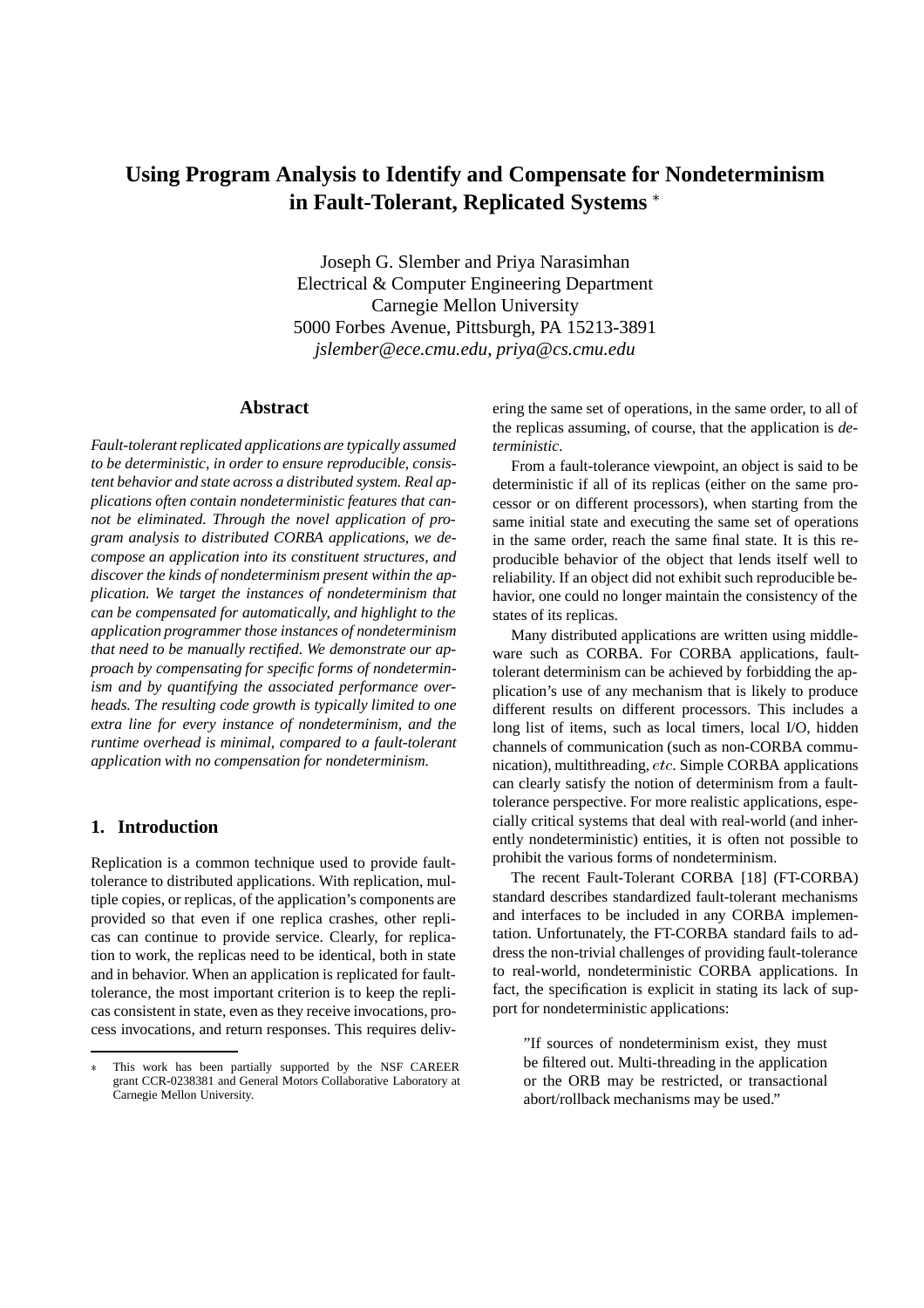In addition, the heterogeneity of today's platforms forces FT-CORBA to mandate that all of the replicas of a CORBA object must be hosted on the same processor, operating system (version) and hardware. Otherwise, unforeseen nondeterministic effects can arise from any differences in the underlying platform that can cause replicas to diverge in state and/or behavior.

Some approaches to handling nondeterministic applications recommend the use of specific forms of replication (such as passive or semi-active replication); however, as we show later in this paper (Section 2.1), every replication style is vulnerable to the problems of nondeterminism. Yet other approaches recommend the use of a virtual-machine-like layer that is interposed between the operating system and the application; the layer overrides, and compensates for, nondeterministic system calls and returns identical results to all of the replicas of the application. It is our belief that the knowledge of the application's structure and functionality can provide for a better way to identify, and to handle, nondeterminism. Thus, using a technique that compensates for every form of nondeterminism, regardless of whether it is present in the application, might be overkill.

For CORBA-based systems, one of the authors of this paper had pioneered an earlier approach for compensating for multithreading in CORBA applications through the use of a special interceptor-based operation scheduler [17] that "watches" and schedules incoming invocations carefully, preserving replica consistency for multithreaded ORBs and applications. The transparency of this approach has the advantage that it allows for ease of use in deploying the system; the disadvantage is that the approach fails to exploit any application-specific information that could make it easier and more effective to compensate for nondeterminism.

The lessons that we learned with this previous transparent approach to nondeterminism have motivated the improved, and interdisciplinary, approach that we describe in this paper, where we apply static program analysis to distributed fault-tolerance. It is our current conviction that, for issues such as nondeterminism, (i) source code-level information is essential and useful, (ii) the application programmer/deployer should have the ability to choose how to compensate for the nondeterminism based on the resulting overhead, and (iii) involving the application programmer is an important step needed to educate programmers in developing distributed fault-tolerant applications.

The contributions of this paper include the details of the design and implementation of our novel program analysisbased approach to identify, and compensate for, nondeterminism in distributed CORBA applications. Our approach inserts code into the application to handle each instance of identified nondeterminism. There can exist multiple, diverse sources of nondeterminism: system calls, multithreading, asynchronous signals *etc.*; in this paper, to illustrate our technique, we target two specific sources of nondeterminism of the system-call kind, namely, local timers and random numbers.

We selected the gettimeofday() system call as an example of nondeterminism is because it is used in timer operations, timeouts and various other applications. In fact, the CORBA Time Service is often implemented using this call and is, therefore, nondeterministic. Thus, our approach to correcting time-based nondeterminism could be applied to providing a deterministic version of the CORBA Time Service. We picked random numbers as another instance of system-call nondeterminism to establish that our technique is independent of the specific system call.

In this paper, we also describe the runtime infrastructure that, together with the results of our compile-time analysis, provides for a way to cope with, and compensate for, application-level nondeterminism, without compromising replica consistency. In addition, we quantify the overheads of our approach for both active and passive replication styles, for different degrees of replication. While we target CORBA applications in this paper, our approach to handling nondeterminism in distributed replicated applications is independent of CORBA, and can be equally applied to non-CORBA applications.

The details of the MEAD infrastructure, which handles node-crash faults, message-loss faults and process-crash faults, are described elsewhere in the literature [12]. This paper, however, focuses primarily on how nondeterministic CORBA applications can be handled, given the existence of an underlying fault-tolerance infrastructure, such as MEAD, to handle all of the fault-tolerance issues (reliable ordered message delivery, checkpointing, fault-detection and fault-recovery) other than nondeterminism.

# **2. Background**

Over the past thirty years, programming paradigms and techniques have developed significantly [23]. The first programs were entered into a shared computer system using punch cards; these programs were typically written using the sequential programming approach. Sequential programming control-flow provided all of the information needed at compile-time in order to determine the path of execution, and did not introduce any runtime nondeterminism. However, sequential programming was severely limiting to the programmer in terms of the applications that could be written; with time and the associated hardware advances, programming paradigms evolved to event-based and threadbased programming that allowed for far more versatility.

Event-based programming allows the execution of an entire program to be completely dependent on external stimuli, while thread-based programming allows two or more concurrent tasks to run the same application code at the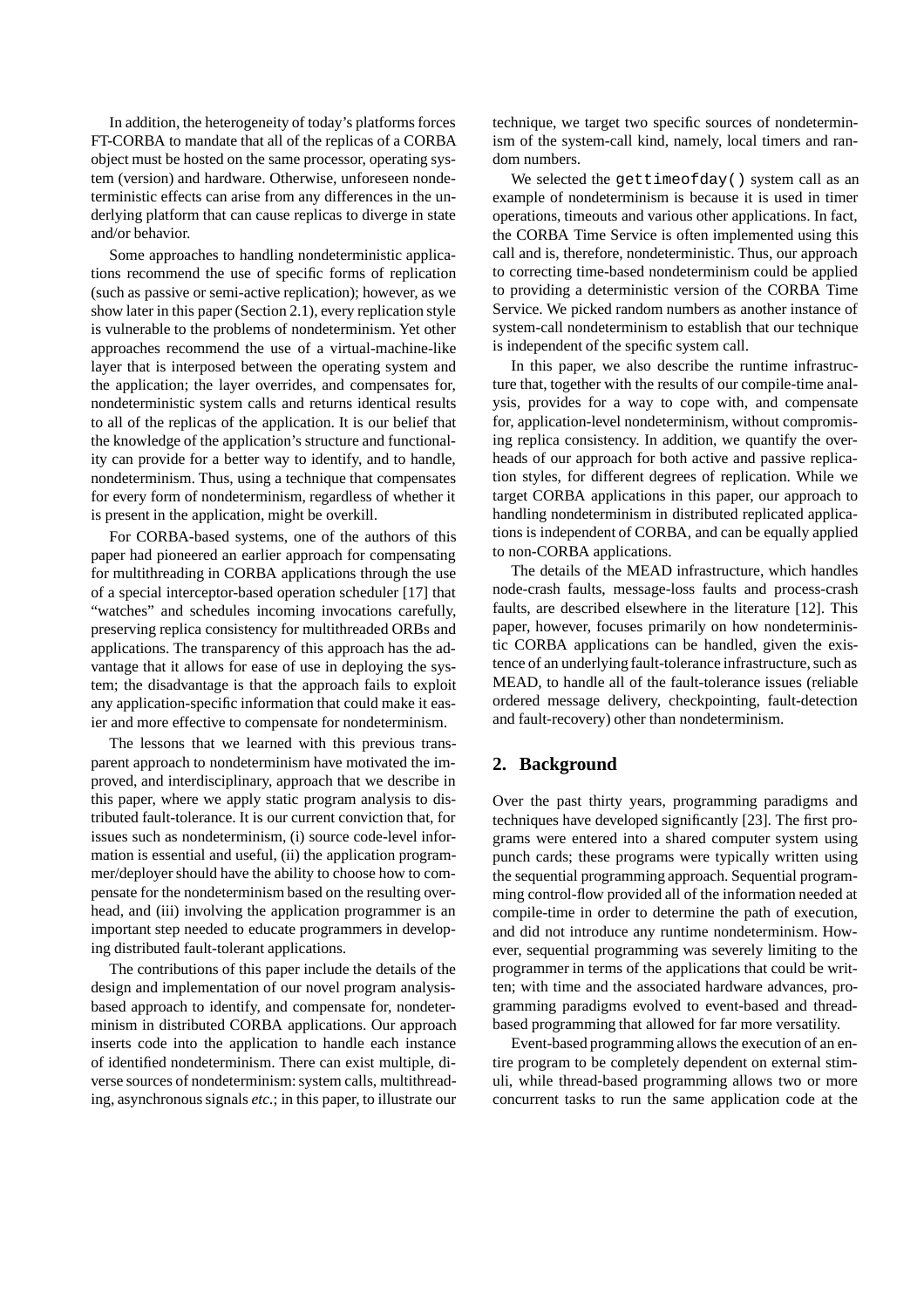

same time. Clearly, both event-based and thread-based programming introduce the possibility of nondeterminism because we are no longer able to predict the control flow of such programs, especially in the face of asynchronous interrupts. Note that CORBA is an event-based and threadbased programming paradigm and is, therefore, susceptible to nondeterminism.

There clearly is a need for a compiler-level mechanism to deal with nondeterminism. In the absence of such a mechanism, the typical solution to compensating for nondeterminism would effectively undo the advances in programming languages by transforming (by forcibly serializing) threadbased programs to result in sequential programs. Furthermore, this transformation approach has its drawbacks: the resulting overheads are often not trivial and the transformations might not always be possible. Thus, handling nondeterminism by reverting to sequential programming might be infeasible (if the specific form of nondeterminism can not be serialized away) and expensive (if the associated overheads are high).

Our alternative approach of using a compiler-based mechanism to handle nondeterminism is attractive in not requiring modifications to the programming style, and in potentially not incurring high overheads and in being able to handle various forms of nondeterminism.

### **2.1. Replication Styles**

Nondeterministic behavior is an inevitable and challenging problem in the development of fault-tolerant systems, regardless of the replication style employed. Figure 1(a) shows active or state-machine replication [22], where every replica performs every operation. Figure 1(b) shows passive replication [10], where only one replica, the primary, performs every operation, and periodically synchronizes its state with its backups; one of the backups takes over if the primary fails.

For active replication, determinism is crucial to maintaining the consistency of the states of the replicas of the object. Passive replication is often perceived to be the solution for nondeterministic applications. There is some truth in this because, with passive replication, invocations are processed only by the primary, with the primary's state being captured and then used to assign the states of the backup replicas. If the primary fails while processing an invocation, any partial execution is discarded, and the invocation is processed afresh by the new primary. Because the state updates happen only at one of the replicas, namely, at the primary, the results of any nondeterministic behavior of the replicated object can be completely contained, without compromising the replica consistency of the object.

However, there do exist situations where passive replication does not compensate for non-determinism. This can happen when the nondeterministic behavior of a passively replicated object is not contained because its behavior "leaks" to other replicated objects in the system. Consider a multi-tiered (or nested) application where a client invokes the primary server replica, which then invokes some other server based on some nondeterministic decision (*e.g.*, for load balancing, the primary randomly chooses one of *n* servers to process a request). If the primary fails after issuing the invocation, there is no guarantee that the new primary will select the same server as the old primary; thus, the system could now be in an inconsistent state because the old and the new primary replicas have communicated with different servers, both of whose states might be updated differently.

Unless we can ensure that the old and new primaries do not affect external components differently for the same operation, passive replication does not always resolve nondeterminism. For passive replication to work around nondeterministic behavior, there should be no persistent effect (*i.e.*, no lingering "leakage") due to the nondeterministic, partial execution of an invocation due to the failure of the primary.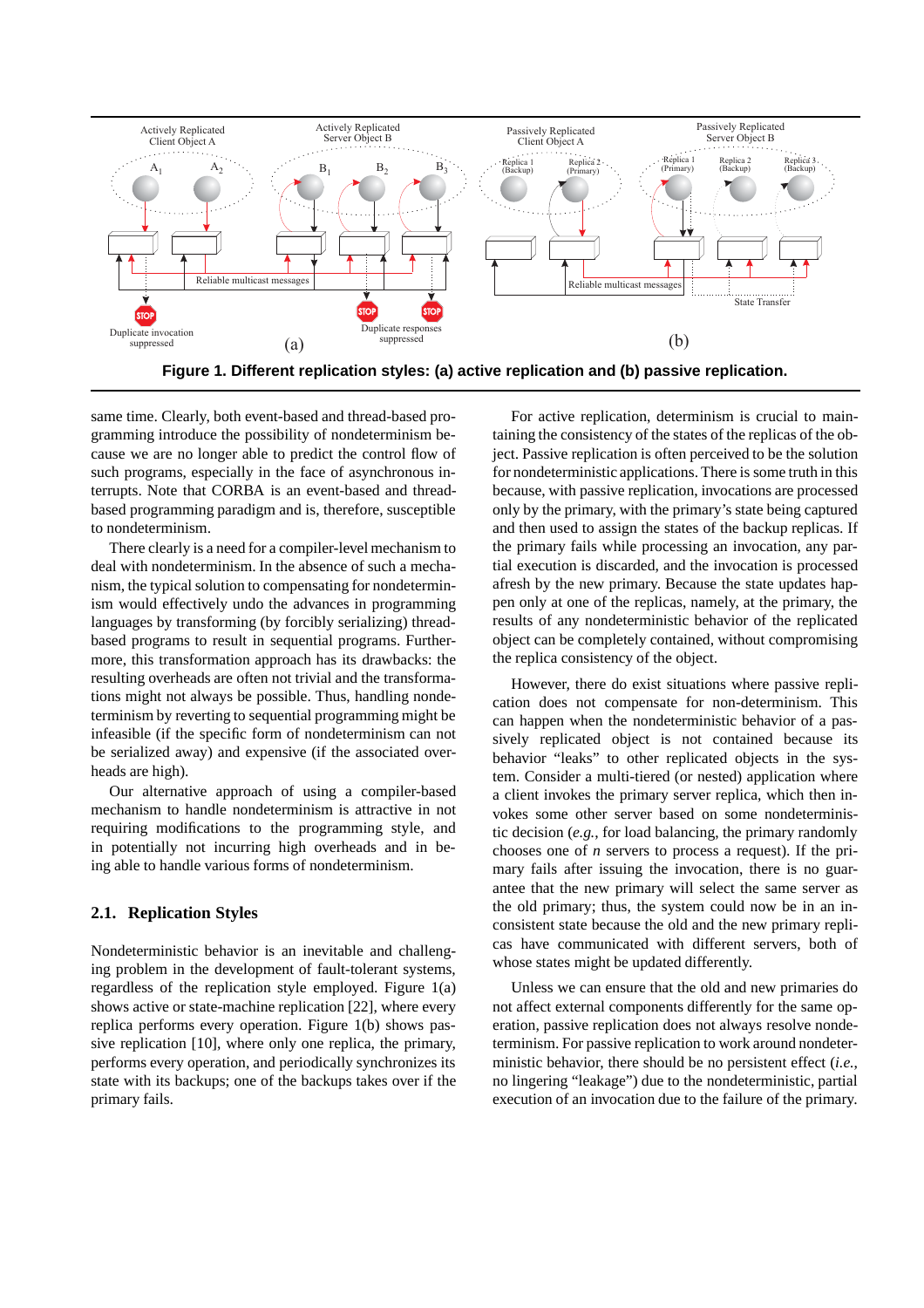Semi-active and semi-passive replication styles are no cure for nondeterminism, either. Should a fault occur in the primary before the nondeterministic information is relayed to the backups, several issues can arise. The backups will need to roll-back to the previous deterministic checkpoint. Additionally, if any nondeterministic information was propagated just before the primary failed, then, the nodes that received this information will also need to be rolled back. Additionally, semi-active or semi-passive replication can be regarded as a form of serialization because the backups must wait to receive the execution path of the primary, and any nondeterminism that resulted from it, before they can proceed. Furthermore, to avoid the "lag", the primary must wait for the backups to complete this update, thereby slowing down the overall execution of the replicated process.

### **3. Design Objectives**

Rewriting the middleware, or implementing a virtual machine, to order execution and ensure consistency between replicas is not the objective of our work. We opt instead to exploit program analysis to develop a solution to the problem of nondeterminism. We wish to permit programmers to continue to create applications that are nondeterministic; we aim to support different solutions that either eliminate the nondeterminism, or leave it in the code but quantify the overhead of compensating for it, without loss of consistency. In this manner, programmers can employ any programming paradigm of their choice, but are made to understand/appreciate the side-effects of any nondeterminism that they might introduce.

We have developed an approach that allows nondeterminism to exist within application code, but uses program analysis to isolate the possible places where nondeterminism can affect the system state or behavior. Then, we perform relatively simple code transformations to ensure consistent results (as perceived at the client side) across all of the server replicas. This is different from forcing each replica to be deterministic so that each creates the correct result in the same way.

We identify nondeterminism at compile-time by using program analysis techniques on the application's source code. We compensate for nondeterminism also through program analysis, but by employing separate compile-time and run-time components. Our approach is deliberately not transparent to the programmer so as to allow him/her the opportunity to eliminate the nondeterminism from the application, and not transparent to the deployer so as to allow him/her to tune the amount of nondeterminism to eliminate, based on the associated overheads.

The difference between our approach and related work is that we offer the programmer the option of how to deal with the nondeterminism based on the latency overheads as well as code growth. In this paper, as a proof of concept, we have chosen to address one form of nondeterminism (those arising from system calls) to target and demonstrate how our approach/technique solves the problem. Our ongoing research (outside the scope of this paper) focuses on extending our approach to other, more complicated forms of nondeterminism as well.

### **4. Assumptions and Limitations**

Our approach, while providing significant advantages, requires some assumptions in order for it to be practically implementable and to produce results. We list some of these assumptions, and the limitations of our approach that follow from these assumptions.

While program analysis allows application programmers to continue to use the majority of programming techniques and styles that they are accustomed to, some practices currently prove to be difficult for our program analysis to handle. Inheritance (a feature supported by many programming languages), especially multiple inheritance, endows objects with multiple levels of attributes, each constituting a potential source of nondeterminism. If the application employed inheritance, we would need a significant amount of compile-time and run-time information to keep track of each object and its inherited attributes and to determine how nondeterminism can matriculate through the hierarchy. Although it is possible for us to do this, it can result in significant overheads, and is outside the scope of this paper. Polymorphism is similar to inheritance because the exact function that is called or the event that is initiated depends entirely on the type of the object; however, the overhead for us to handle polymorphism might not be as large because type information is typically known at compile time.

Identifying and eliminating all sources of nondeterminism is a challenging problem, especially for distributed applications. While we feel that our approach is generic enough and has the ability to provide solutions to many sources of nondeterminism, we have chosen to focus on one specific type of nondeterminism (those arising from system calls, such as gettimeofday()) in this paper in order to justify our approach and to demonstrate its benefits. Other types of nondeterminism, such as multithreading, asynchronous signals  $etc.$ , form the focus of our ongoing research, and are outside the scope of this paper because they require relatively more complex nondeterminism-compensation mechanisms.

In addition, we make the following assumptions:

• The CORBA application is replicated with replicas running on different processors in a distributed, asynchronous system. No assumption is made about the relative speeds of the processors.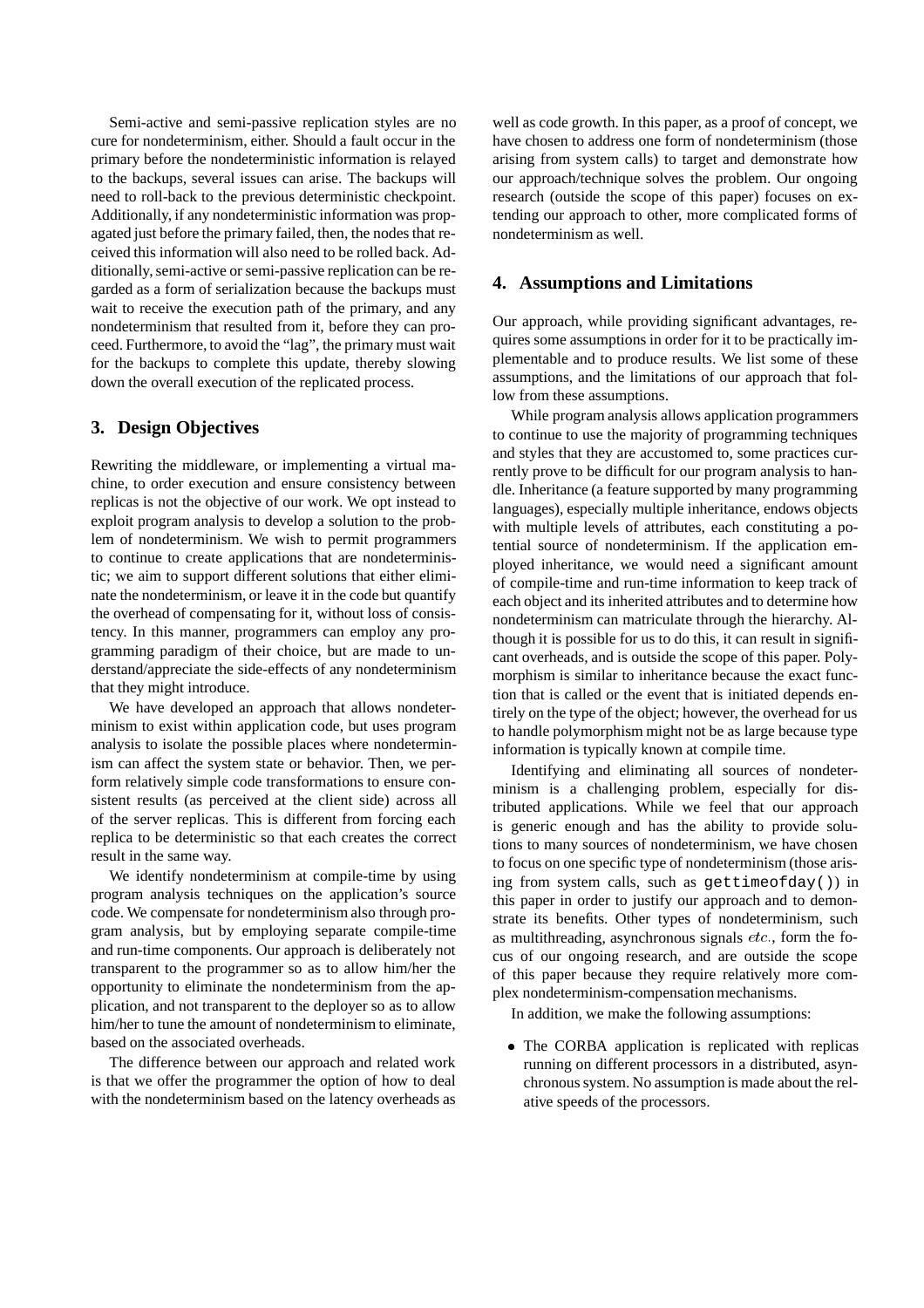- We assume that we have access to application source code, and that we are allowed to modify the client and server source-code , as well as the IDL interfaces of all objects. This assumption could pose a problem in the case of proprietary software or for systems where multiple versions of code might co-exist.
- We assume that every other layer in the architecture (including the ORB and the operating system) is deterministic and that only the application exhibits nondeterminism. We recognize that this assumption is not realistic in the long run – however, this paper is a proof of concept of our approach to handling nondeterminism, although only at the application level. We intend to apply our technique recursively to ORB and infrastructure source code to handle nondeterminism comprehensively.
- Processes/processors fail independently of each other.
- Our current fault model encompasses node-crash, process-crash and message-loss faults.

The capabilities of the underlying MEAD infrastructure are transparent, including, for instance, the reliable message delivery, ordering and replication mechanisms.

## **5. Approach**

Current and previous research practices in eliminating nondeterminism do not analyze the interactions between the different parts of the client and server application code. With our approach, the client-side and server-side code are jointly analyzed, and modified, as a single unit. Data-flow and control-flow analyses allow us to determine the instructions that execute in the server and that produce a nondeterministic result which can be either returned to the client or used in future updates to the server state. The results of this nondeterministic execution need to be propagated back to the client, which can then store the specific results in a special structure that represents the nondeterministic state of the server. Thus, if one of the server replicas fails, a new replica can have the nondeterministic portion of its state initialized/overwritten through the "cached" nondeterministic snapshot (of the previous failed server's nondeterministic state) stored at the client.

#### **5.1. Program Analysis**

**5.1.1. Preparation for Program Analysis.** To make program analysis possible, we first need to convert the input source code into an intermediate format. The CORBA test applications that we used were written in C++, which required us to use EDG [1] to convert the  $C++$  code to C, and then to use SUIF2 [3] compiler to convert the resulting C code into an intermediate representation amenable to program analysis. As show in Figure 2, our analyzer makes

multiple passes through each intermediate file, and highlights the sources of nondeterminism in the code. For instance, a pass that discovers a nondeterministic call will annotate the return value of that call and then track the variable holding the return value as a potential source of nondeterminism. A subsequent pass will attempt to establish whether this variable, or any other data that it affects, is used in an invocation to a server; in that case, there exists the possibility of nondeterminism propagating to another node in the distributed system. For each source file, our analyzer creates a dependency file that captures the nondeterministic behavior of that source code. Since our current implementation only targets the application's source code, we do not need to modify either the ORB or the operating system. The list of steps that are performed in the preparation stage are as follows:

- *Source-code conversion from C++ to C*: We do this for several reasons. Conversion to C allows for much easier analysis because it eliminates the complexities (*e.g.*, object-oriented issues) that C++ introduces. Additionally, we are able to take advantage of current compiler tools that expedite the transformation of C code into a workable, efficient intermediate form (annotated parse tree).
- *Data-flow pass*: At least one pass is needed over the tree to determine and fully recognize all of the variables and their characteristics. "Def-use" chains are significantly important in this part of the analysis; determining where a variable is defined, used and redefined is invaluable for ascertaining when and where nondeterminism can occur. We do not perform pointeraliasing analysis because this is complicated and beyond the scope of this paper. We note, however, that there exist advanced compiler techniques that we intend to exploit in the future to resolve some of these issues.
- *Nondeterminism-analysis passes*: We designed our approach to be modular. For each type of nondeterminism, we perform a separate pass through the code. While some passes could potentially overlap in the analyses that they perform, this is relatively inconsequential because it is performed at compile-time. The additional overhead at compile-time is far outweighed by the decreased complexity and ability to control specific modifications and analysis.

As mentioned before, in this paper, we target the type of nondeterminism introduced by functions such as gettimeofday() or random(). This pass determines where in the code such functions are called; we also identify and store the variables assigned to the return values of these nondeterministic functions. Beyond the prior simple data-flow pass, we now need to perform further analysis on which variables are as-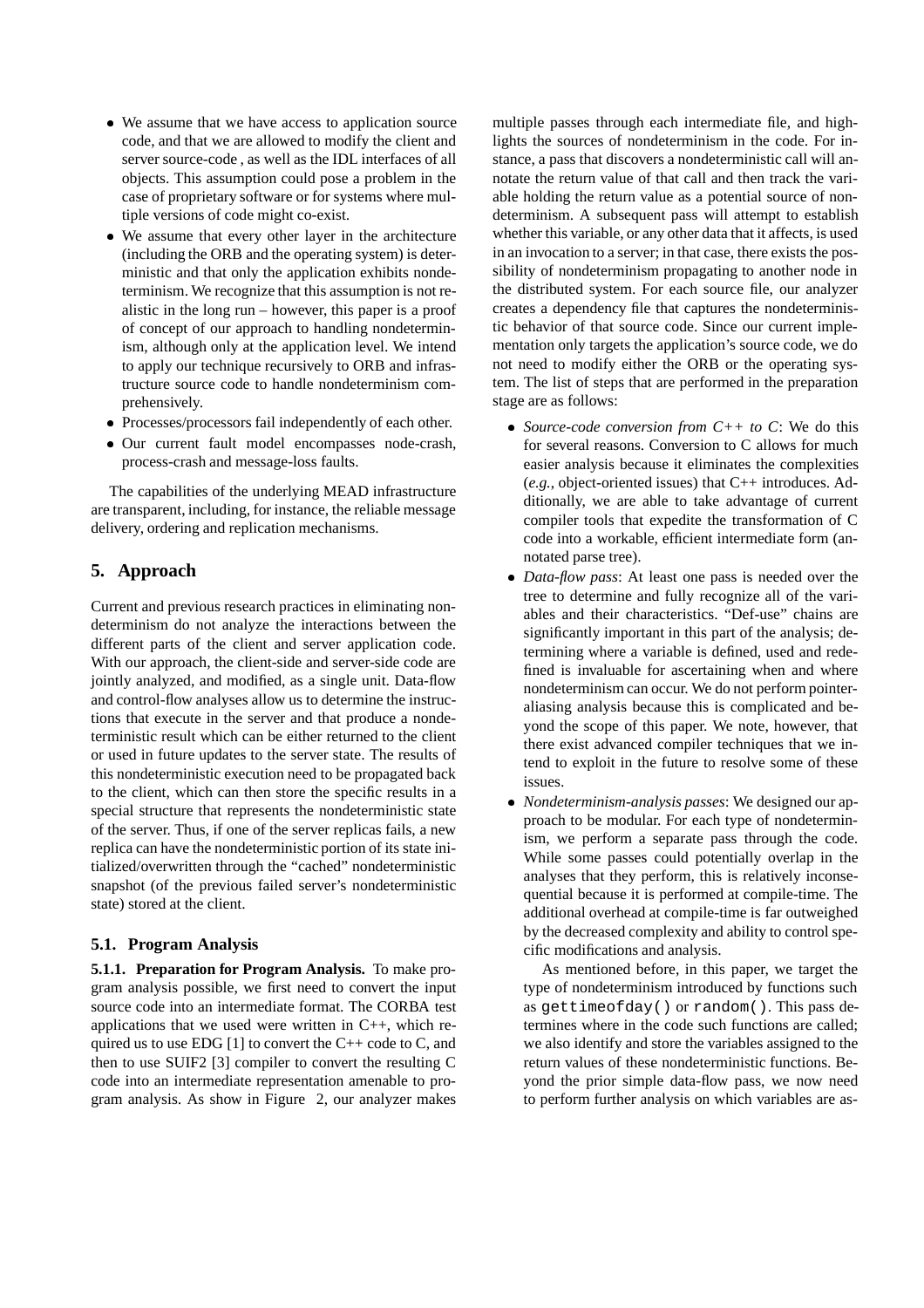

signed to others, in order to ascertain the transference and proliferation of data. This information is needed to determine how nondeterminism spreads to other parts of the application code.

- *Control-flow passes*: From the previous passes over the tree, we know where nondeterminism exists, and how it can propagate through the code. However, an application take multiple paths as it executes; thus, we now need to evaluate all of the possible execution paths. Control-flow information, combined with the previously gathered information, brings together all that we need for completing the preparation phase. For instance, if a variable  $x$  is assigned nondeterministic information, and  $x$  is then assigned to another variable  $y$  somewhere else in the code, it is possible that  $y$  can subsequently become nondeterministic, after the assignment. In this pass, we determine if such an order of assignments between variables exists along a particular execution path.

**5.1.2. Correlation Analysis For Nondeterminism.** The next stage of program analysis involves multiple passes over each dependency file to determine the interaction between the different components of the application. As shown in Figure 2, all of the dependency files are input into our Cross File Nondeterminism Analyzer (CFNA), where the majority of our compile-time compensation is accomplished. One challenge here was to maintain linking information that might be used in different libraries to form a chain of how information is passed within the application.

For each specific instance of nondeterminism, the CFNA inserts data structures to hold the nondeterministic information; for example, the CFNA creates a struct to hold the return value of gettimeofday(). This struct is then prepended to each message that outputs/propagates the nondeterminism. Additionally, the recipient of the message, whether it is a client or a server, must also store the nondeterministic information locally, thereby creating the struct also at the receiving side. Because we can find the source and the destination of the nondeterminism, we can determine where the CFNA should automatically insert the compensation code-snippet into the application sourcecode, namely, just after the system call that is nondeterministic. For example, if gettimeofday() is called on each invocation of a replicated time-server, if there exists clockskew across the nodes hosting the replicas, then, it is important that to compensate for the times; in this case, the compensation code-snippet performs the clock-skew offset. Once the CFNA has modified all of the source files appropriately, the modified application is compiled to produce a version with compensation for nondeterminism.

#### **5.2. Runtime Compensation for Nondeterminism**

The run-time part of our approach is responsible for piggybacking the extracted, run-time nondeterministic information onto messages exchanged between the client and the server in the application. In Figure 3, we show a CORBA client communicating with a three-way actively replicated CORBA server. The MEAD infrastructure forms the faulttolerant layer that enables reliable ordered delivery of the application's messages.

In Figure 3(a), the client sends a request to the replicated server and receives three distinct replies. Assume that the server executes a nondeterministic function before respond-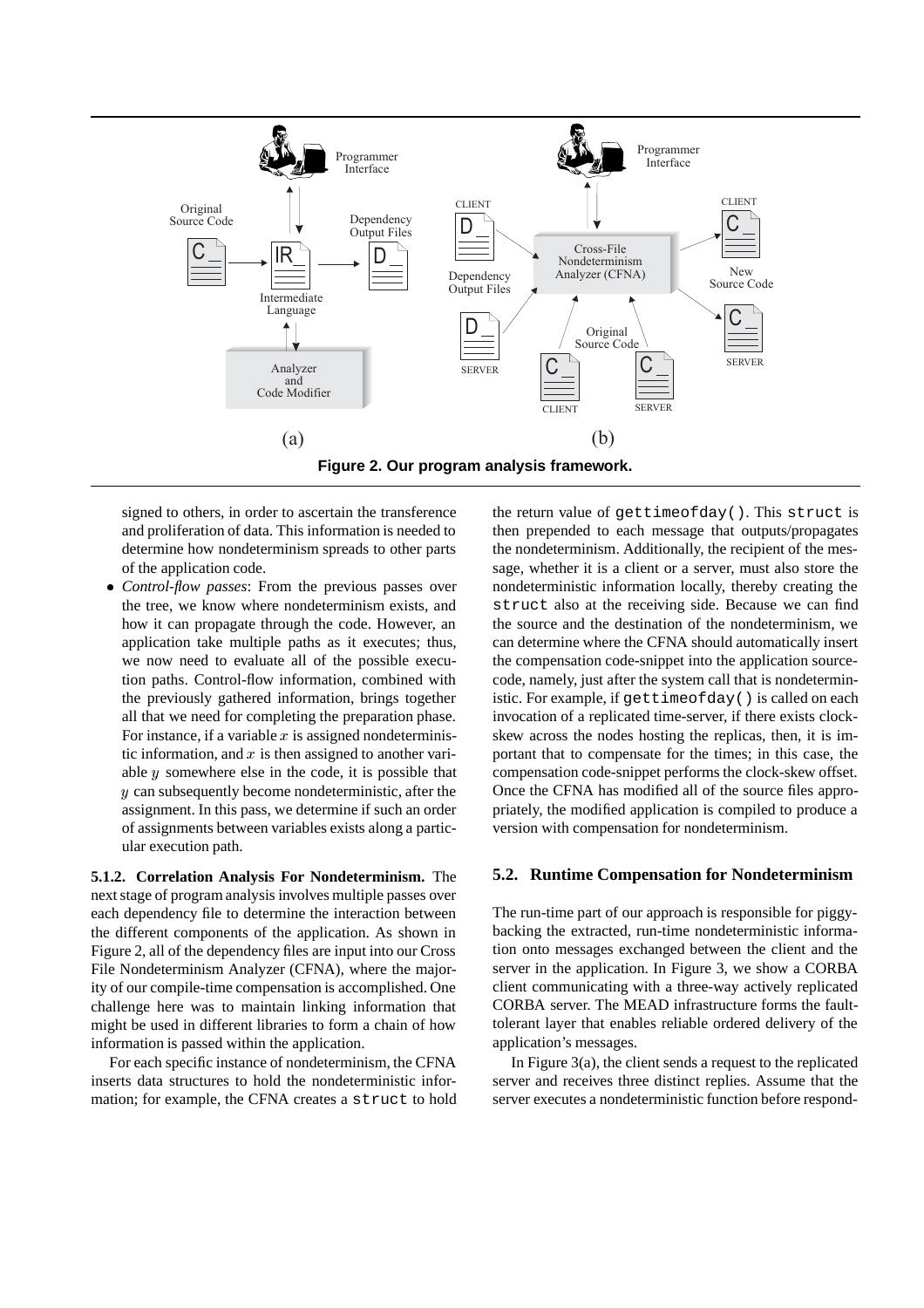

**Figure 3. (a) Client invokes nondeterministic replicated server. (b) Server replicas respond to client with prepended nondeterministic values (shown shaded). (c) Client invokes nondeterministic server again, this time prepending the received nondeterministic values to the new invocation. Each replica compares the prepended SID to its own, and executes compensation snippet, if there is a mismatch. (d) Server replicas respond to client with new nondeterministic values prepended to the responses.**

ing to the client. Each active server replica processes the request, and prepends the nondeterministic results, along with a unique server identifier SID, to the response that it returns to the client. Each server replica stores its nondeterministic information locally, until the next invocation, as shown in Figure 3(b). In the figure, the client picks the first received response from the replicated server (in this case, from replica  $S2$ ) and stores the prepended information. In Figure 3(c), in the client's subsequent request to

the replicated server, the client prepends the nondeterministic information extracted from the previous reply. In Figure 3(d), each server replica receives the request and compares its identifier to that transmitted with the prepended header. If there is a match (as in replica  $S_2$ ), then, the invocation proceeds normally. However, where there is a mismatch  $(S1$  and  $S2)$ , the server replicas run the compensation code after processing the invocation. For example, in the case of gettimeofday(), the compensation would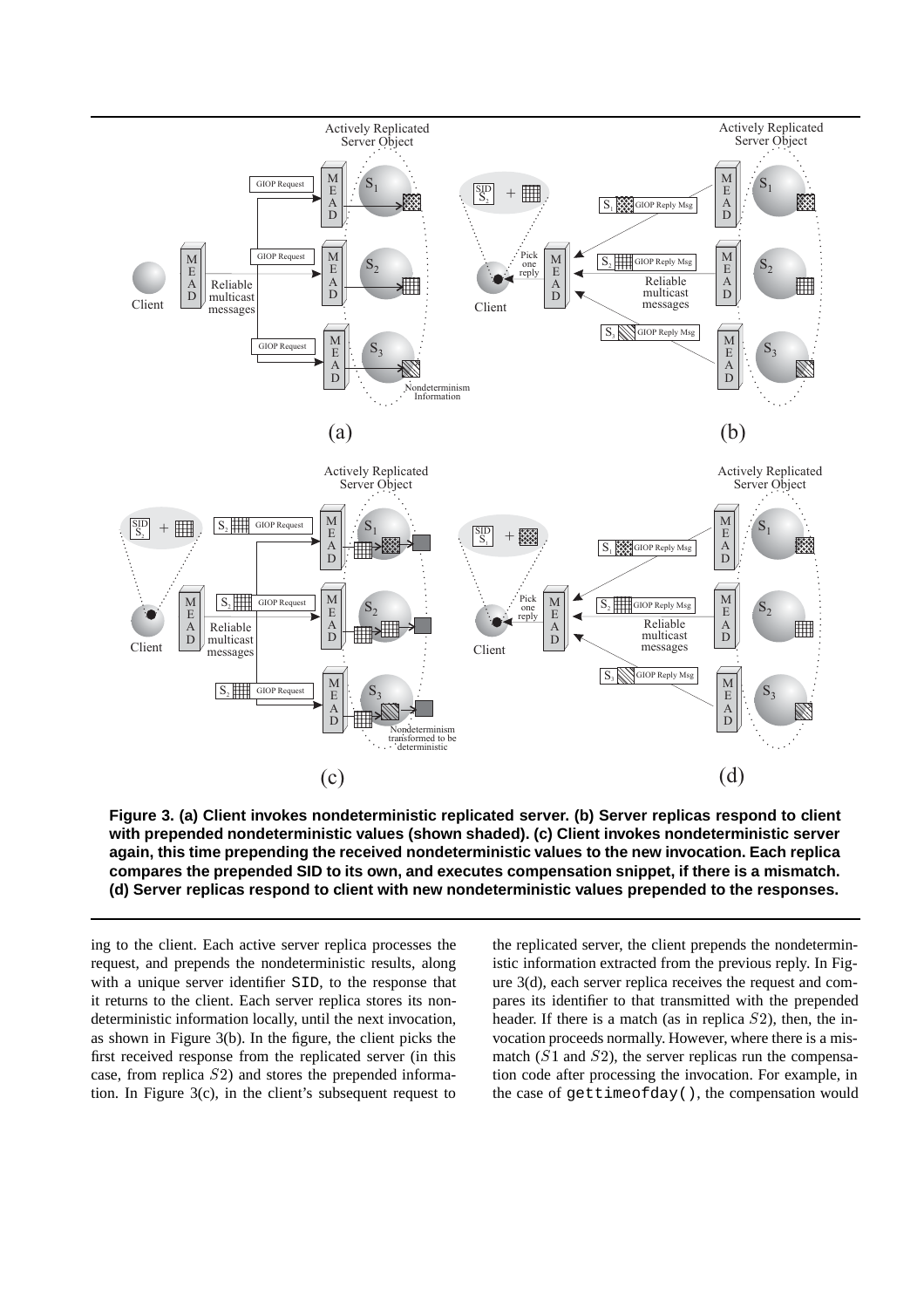```
1CORBA: : Long Time impl :: get cycles () 2 throw ( CORBA: : SystemException ) 
3 time_t time_now = time (0);<br>
s truct tm * time_p = gmtime(&time_now);<br>
s time_p-\text{Im}\text{-}\text{hom}-bour += (24 + this-\text{Im}\text{ime}\text{-}zone_st);<br>
time_p-\text{Im}\text{-}\text{hom}-bour %= 24;<br>
\text{long cycle} = (((time_p-\text{Im}\text{-}\text{hom}-bur - thi
                    return cycles;
\begin{array}{c} 11 \\ 12 \end{array}
```
### **Figure 4. getcycles() function containing nondeterminism.**

```
1 TimeTransfer:: NonDetStruct 2 Time_impl :: get_cycles_nondet_corr (<br>
3 const TimeTransfer: NonDetStruct & nd_pass)<br>
4 throw (CORBA: SystemException) {<br>
5 time_t time_now = time (0);<br>
6 struct tm * time_p = gmtime(&time_now);<br>
7 inneTransfer:: NonDetS
12 (( nd pass . hour - this - past tod . hour) * 3600) +<br>
( nd pass . minute - this - past tod . minute *60) +<br>
15 tod . cycles =
16 (((((tod.hour - this-\gammapast_tod.hour)*3600) +<br>
(tod.minute - this-\gammapast_tod.minute *60) +<br>
(tod.second-this - \gammapast_tod.second) - sec_diff ))<br>
*18000000 );
<sup>19</sup> *18000000;<br>
<sup>20</sup> this-\rightarrowpast_tod = time_p;<br>
<sup>21</sup> else {
21 return tod;<br>
22 } else {<br>
tod . cycles =
24 ((\text{tod } . \text{ hour } - \text{ this } - \text{past } . \text{ to d } . \text{ hour}) * 3600) + ( \text{tod } . \text{ minute } - \text{ this } - \text{past } . \text{ to d } . \text{ minute } * 60) +26 (tod . second-this - \gamma ast tod . second) * 18000000 );
26 (tod.se<br>
27 return tod;
rac{28}{28}29
```
**Figure 5. getcycles() function with compensation for nondeterminism. The code could be optimized so compensation is only one line. The nondeterminism is also stored from the previous invocation.**

involve a local CFNA-generated code-snippet (see Figure 4 and Figure 5), typically just a single line of code, executing to compute the offset between the prepended nondeterministic information and the locally computed one. Each server replica then replies with its result for the invocation, along with the nondeterministic information that it generated locally. Each replica's local "cache" of nondeterministic information is also updated. This back-and-forth propagation and compensation of nondeterminism occurs on every invocation from the client to the replicated server.

### **5.3. Optimizations**

For every instruction that influences the server state in such a way that it might not be possible for the different replicas to reproduce the same result, the associated data variables and values must be sent back to the client. Doing this

1 **int**  $a = \text{random}()$ ;<br>
2 **int**  $b = a + 5$ ;<br>
3 **b** = **b** \* **b**;<br>
4 **c** = **b** \* 3.14;

5/\* Checkpoint is inserted after assignment of "c", 6 *because '' c '' captures any prior nondeterminism* 7 *due to the random ( ) func tion call .* - */*

**Figure 6. Inserting checkpoints appropriately.**

for every system call would incur very high overheads. Instead, we can adopt a checkpoint strategy. For instance, if we know that variable *a* stored a random number that was used in calculations through several lines of code, but was then never used afterwards, we could insert a checkpoint after the last use of *a*, as shown in the snippet in Figure 6.

We only need to send back *b* and its value to the client since *a* is never used again; *c* fully encapsulates the nondeterminism due to *a*. This does not entirely eliminate overheads; inserting checkpoints based on usage scope of a variable can impact overheads, especially if variables are used for only a few lines of code. This is likely since the average length of a basic block is typically only three to four instructions [2], and it is also possible for one instruction to span an entire function or even the entire program. Clearly, global variables represent such a worst-case scenario. Therefore, a different checkpointing approach needs to be adopted because we are building a distributed fault-tolerant system, and allowing programmer interaction. During its implementation, we can ask the programmer to set the level of fault tolerance, including such information as the maximum tolerable downtime (recovery time), *i.e.*, the longest time between a replica's failure and a new replica being made operational. Once this specific information is known, we can take advantage of it to provide for a smarter checkpointing strategy. The use of worst-case execution time analysis [13] plays a major role in our checkpointing scheme. Assuming that communication costs are fixed, we analyze both client and server code to compute the worst-case execution time between different points in the code. Based on this knowledge, we know the execution time from any point in the execution path to any other. We can decompose this path into segments, corresponding to the maximum recovery time specified by the programmer, and then insert checkpoints at the end of each segment. To further eliminate nondeterminism due to heterogeneous hardware platforms, we can specify time in cycles, rather than in seconds. Specifying time in seconds does not work in distributed systems where clock speeds differ across machines (the execution time of different replicas will then depend on the speed of their respective processors). We favor using the number of cycles for a task's execution because this value is likely to be identical even on heterogeneous hardware. This technique is processor independent. However, the actual worstcase execution time will depend on the clock speed of each processor. Therefore, in a heterogeneous system, we would recommend running the checkpointing analysis on each ma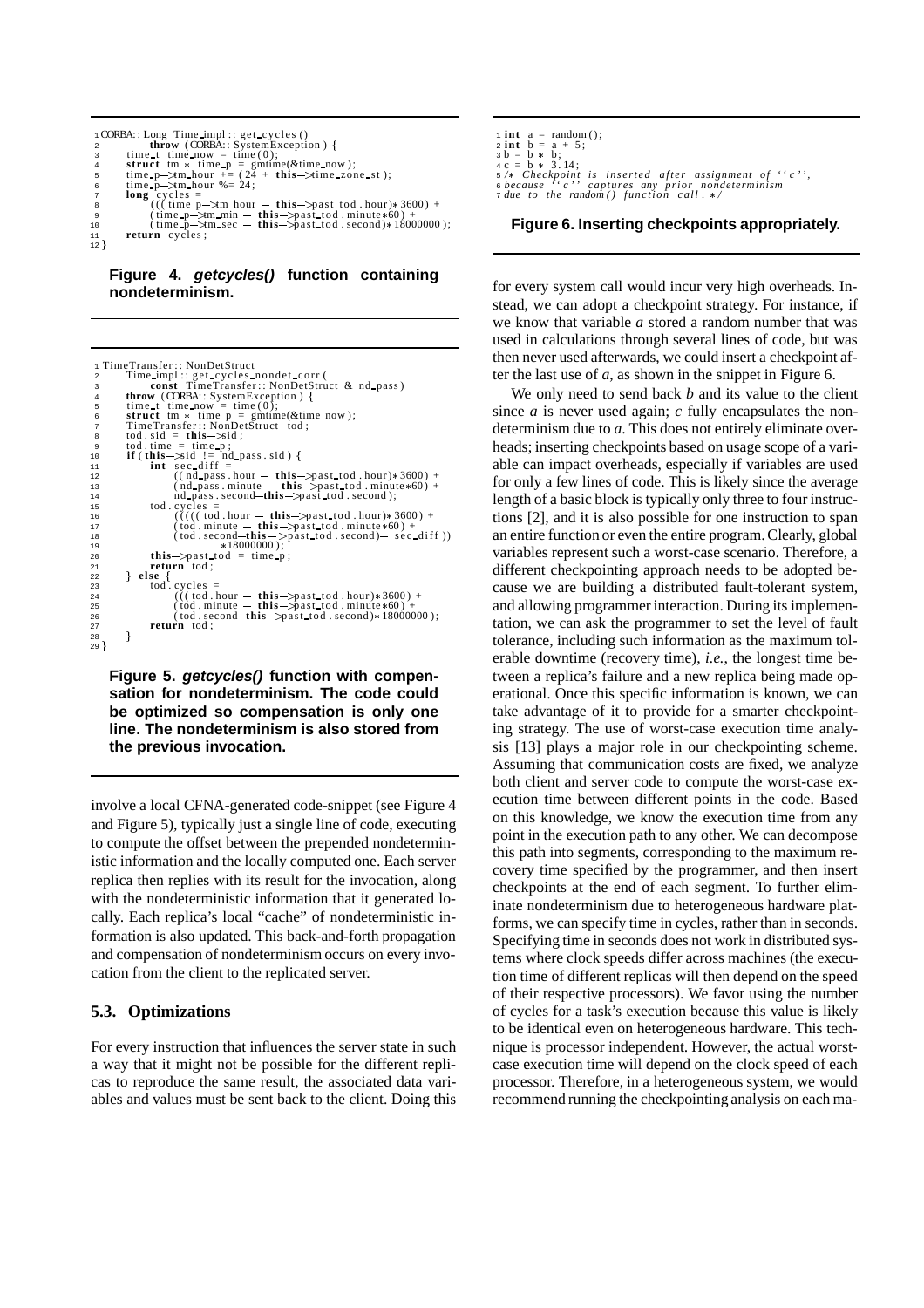chine that is different from the others. Those machines that have the same configuration can maintain the same checkpoints.

MEAD's fault-tolerance infrastructure provides for a recovery mechanism through checkpoints on the server-side. If a replica fails, the new replica initializes itself to the most recent checkpoint, and then awaits nondeterministic information from the client. The new replica updates its local variables and compensates for nondeterminism. Once state is completely restored, the replica can begin normal operation.

# **6. Empirical Evaluation**

In order to evaluate our approach, we ran several sets of experiments to target various metrics to measure the overhead and scalability of our approach for different replication styles.

*Test-bed.* We used a test-bed of seven Intel x86 machines. Each machine is a dual processor Pentium III running at 900MHZ with 512MB RAM running RedHat Linux 9.0. We employed the Spread (v3.17.01) group communication protocol to provide the reliable ordered delivery guarantees required for consistent replication by MEAD.

*Test application.* Our CORBA test application was built using ACE and TAO (ACE version 5.2.8 and TAO version 1.2.8). The server calculates how much work, in terms of the number of cycles, that has elapsed since the last invocation. In a normal application, such a get  $cycle()$ method would perform a gettimeofday() and subtract that time from the previous time of invocation. The result of get cycles() is obtained by multiplying the time difference by the speed of the processor, in order to return a long type holding the result, as shown in the first code snippet.

The second snippet of code demonstrates our approach's transformation of the source code. The input parameters have been modified to include the nondeterministic time-ofday struct from the client. The return value has changed from a long to a struct to hold the result, as well as the value of time used in the calculation. An if-then statement is added to the code after the gettimeofday() call. The current server replica's identifier, SID, is compared to the input parameter SID. If they match, then, the program executes normally. If there is a mismatch, then, the highlighted snippet that computes the offset between the nondeterministic input value and the current value of time is executed, with its results being used in the get cycles () calculations.

Our approach incurs two distinct types of runtime overhead (i) increased computation, because of additional work done at each server replica on each nondeterministic invocation, and (ii) increased bandwidth, because of the prepended nondeterminism headers passed with every GIOP request and reply message.



**Figure 7. Top - Round-trip times of configurations 1, 2 and 3 with only one replica server. Bottom - Round-trip times for configurations 2 and 3 only.**

*Performance Metrics.* While we could target the evaluation of our compile-time framework (through metrics such as code growth), the runtime evaluation is of most interest in a distributed fault-tolerant system. For the sake of completeness, in our simple example, the increase in footprint size is minimal, less than one percent. The correction code adds but one additional line of code, and a struct to store the nondeterminism and return it to the client.

*Measurement of runtime overhead.* To portray an accurate picture of our overheads, we evaluated the following three configurations:

- Configuration 1: Client with unreplicated server
- Configuration 2: Client with replicated server with no compensation for nondeterminism
- Configuration 3: Client with replicated server with compensation for nondeterminism

*Overhead of replication and compensating for nondeterminism.* Figure 7 displays the round-trip times of configurations 1, 2 and 3 with only one server replica.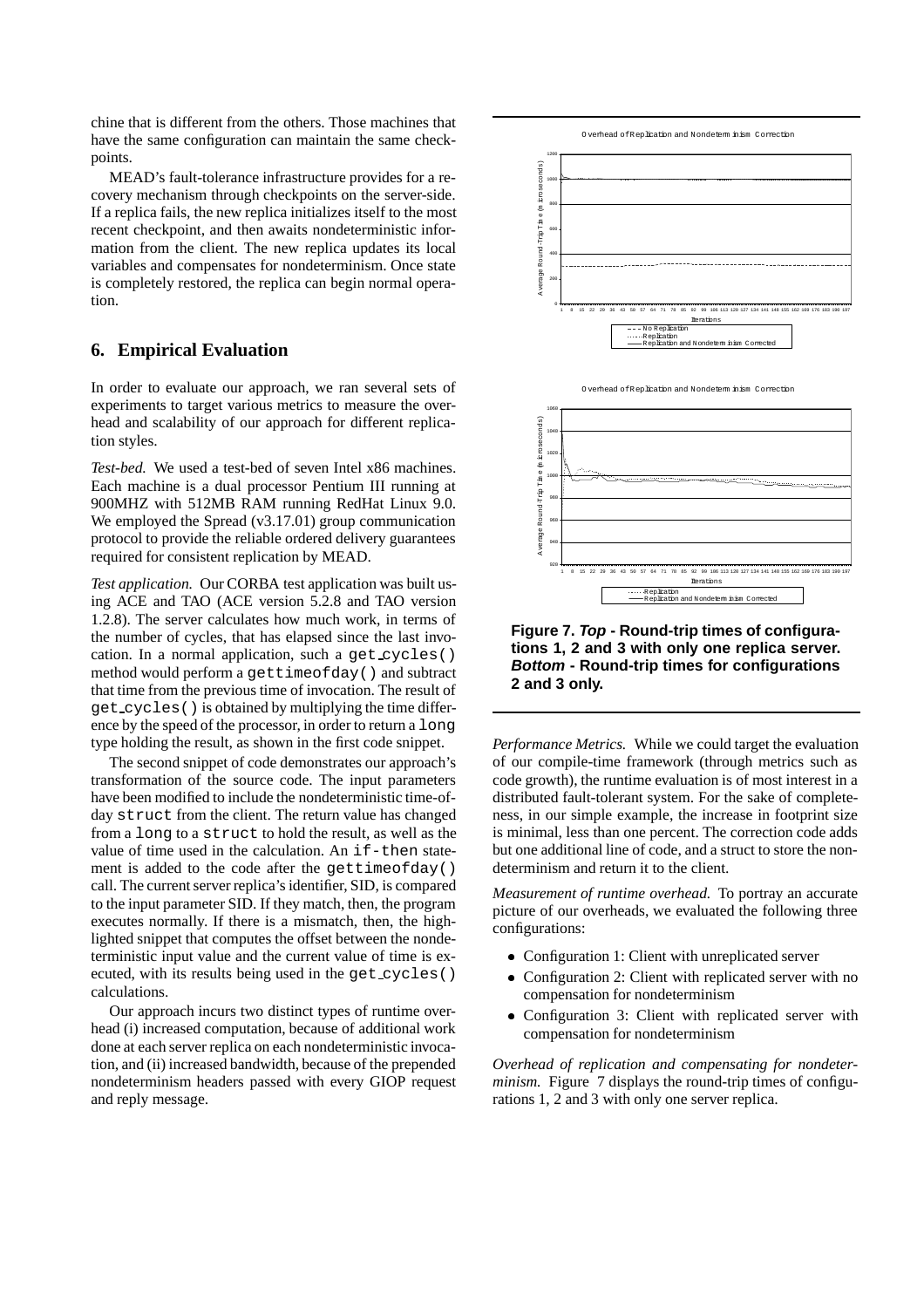

**Figure 8. Top - Round-trip times of configurations 2 and 3 with two server replicas for both active and warm passive replication styles. Bottom - Average percentage overhead for both replication styles.**

The bottom graph in Figure 7 provides a closer look at configurations 2 and 3. The average round-trip time for configuration 1 is 310  $\mu$ s. Using replication increases the round-trip time to 994  $\mu$ s (*i.e.*, an additional 684  $\mu$ s) for configuration 2. Compensating for nondeterminism increases the round-trip time to 996  $\mu$ s (*i.e.*, an additional 2  $\mu$ s) for configuration 3. The overhead of compensating for nondeterminism is minimal with only one replica because the correction snippet never needs to execute when the same replica (the sole replica in the system, in this case) is always used. The additional overhead averages 0.2% more than without compensating for nondeterminism.

*Overhead of compensating for nondeterminism with respect to replication styles.* Figure 8 displays the round-trip times of configurations 2 and 3 with two server replicas for both active and warm passive replication. The average round-trip time for configuration 3 is only 15  $\mu$ s more than that for configuration 2 under active replication. However, compensating for nondeterminism under warm passive replication adds, on average, an additional 89  $\mu$ s to configuration 2.



**Figure 9. Round-trip times of configuration 3 for both replication styles, with 1-5 replicas.**

The overhead of compensating for nondeterminism under active replication is, on average, 1.6%. The overhead is a little higher, 8.3%, under warm passive replication. This increase is predominantly due to additional message passing when checkpoints are processed in warm passive replication. The recovery snippet adds additional overhead for active replication with two replicas because the correction snippet always runs at one of the replicas. Figure 8 also shows the average percentage overhead over time for both active and passive replication styles.

*Overhead of compensating for nondeterminism for increasing degree of replication.* Figure 9 displays the round-trip times of configuration 3 for both replication style with 1-5 replica servers.

The average overhead of warm passive  $vs.$  active replication fluctuates between 20% and 16.2% for two through four replicas. When adding a fifth replica, active replication performs worse than passive replication.

Warm passive replication has higher round-trip times compared to active replication. The overhead of checkpointing in warm passive replication drives down its performance compared to active replication. If the cost of compensating for nondeterminism was exponential or anything but constant, we would see the active replication times increase dramatically as we added replicas. This is not the case, however, and demonstrates that our approach scales well with the number of replicas.

### **6.1. Additional Test Example - Random Numbers**

We chose to perform experimental evaluation on one other form (but similar) of nondeterminism: random numbers. A random number generator is significantly representative of the class of nondeterminism that originates from system calls that return unpredictable values. Simply starting the generators at the same seed will not work due to order of execution problems that crop up with multithreading. If a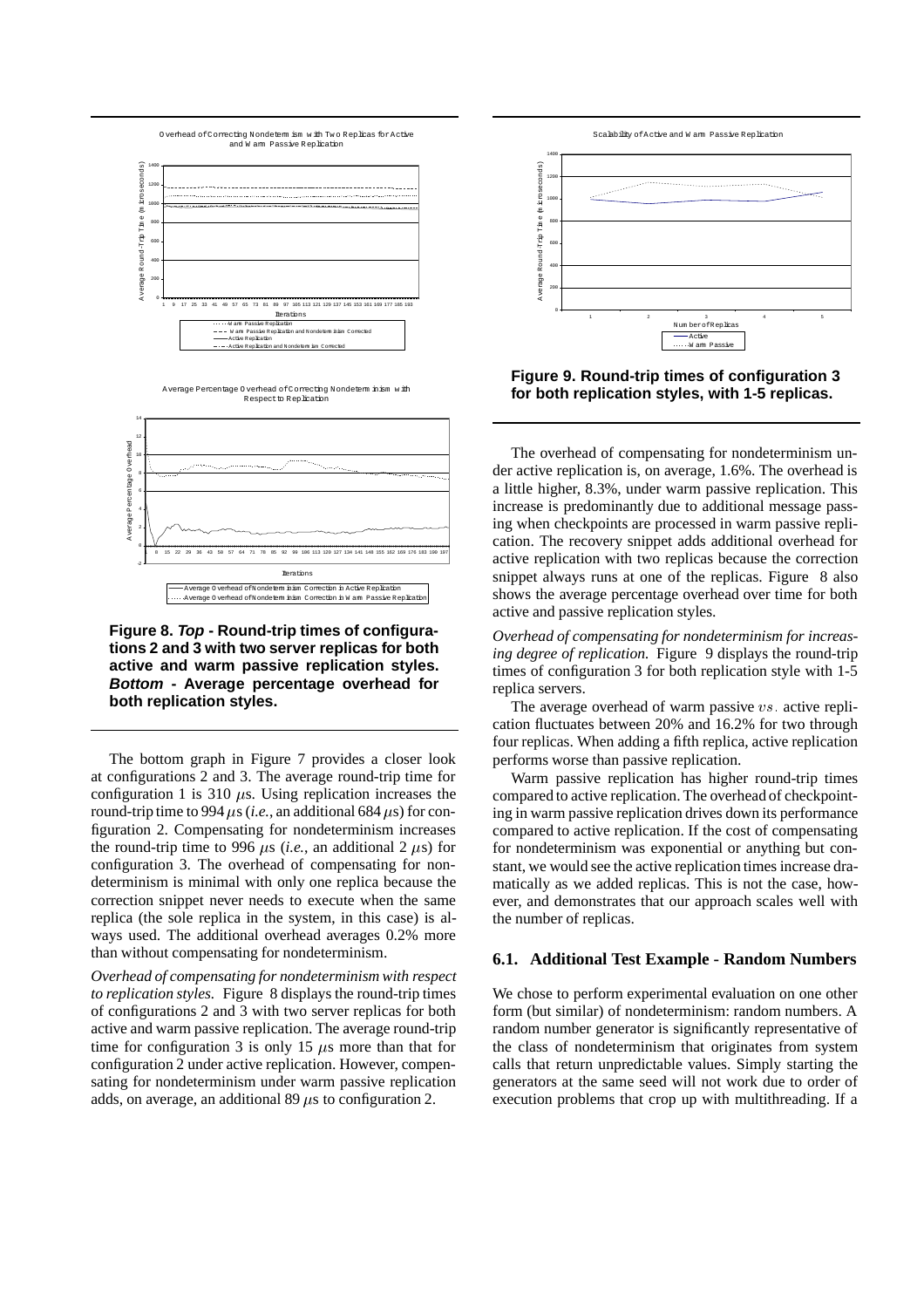replicated server uses the results of a random number generator in returning a response to a client's request, then, then each replica's reply will be different. Several different algorithms (*e.g.*, encryption schemes, prime number evaluators) use random number generators in this code. We target this form of nondeterminism to demonstrate that our approach works for more than just gettimeofday().

Prior solutions would require coordination among the replicas to transfer the nondeterministic information, *i.e.*, the random number, used in the processing. One replica would have to compute the random number and then transfer it to the remaining replicas. Only when all replicas receive the information could the processing resume. This lock-step operation significantly increases the overhead as stated before.

For our experiments, we generated a random number that we used to offset characters in a string<sup>1</sup>. Each client and server has a starting random number to perform the first communication. When the client first makes a requests to the servers, it encrypts the information, a string, by multiplying each character by this random number. The server is able to decrypt it because it has the same random number. The server then performs a calculation, either addition or subtraction (so that we can maintain consistent overhead), based on the decrypted value. The result is returned along with a newly generated random number that can be used in the following round of communication.

Using program analysis, we are able to easily determine where the application generates random numbers, and how the nondeterminism spreads as the application executes. We insert code at the client and server side to compensate for nondeterminism. For every invocation, the client prepends the random number returned from the previous invocation as well as the ID of the server. Each server, when receiving an invocation, removes the server ID and checks it with its own. If the two are the same, then, processing continues. Otherwise, the server must decrypt the new random number with the old one, and use that instead.

The results are similar to the gettimeofday() experiments. The average round-trip time for one client with one unreplicated server was  $406 \mu s$ . With replication, an average round-trip time grows to 1105  $\mu$ s. Adding compensation for nondeterminism increases the round-trip time by a further 3  $\mu$ s. This is due to the additional overhead of verifying the server ID. Since the same server is always used, the random number never needs to be decrypted. Thus, the overhead of compensating for nondeterminism is about 0.27%. This is representative of passive replication because only one replica is being used.

Active replication scales very similar to the gettimeofday() test example. With two replicas, the round-trip time increases by a further 203  $\mu$ s (leading to a total round-trip time of 1311  $\mu$ s. This is rise is slightly less that 18%. Three replicas register a slight decrease in round-trip time of 1290  $\mu$ s, four replicas exhibit a round-trip time of 1294  $\mu$ s and finally five replicas have a round-trip time of 1275  $\mu$ s. These results show that our solution scales well and does not incur too much overhead.

# **7. Future Directions**

Currently our approach focuses only on single sources of nondeterminism, *i.e.*, our solutions will work if the nondeterminism is not multi-dimensional. For example, if an application is multi-threaded and also calls gettimeofday() at different places throughout the program path, then, our current solution would need to be enhanced to deal with multiple sources of nondeterminism simultaneously. We believe that we can employ the same approach, except that we would need to propagate our nondeterminism-encapsulating structures across tiers. Other future directions involve the creation of a standard nondeterminism metric. We currently measure the overhead of our approach through performance metrics such as code growth, memory usage, power consumption, or speed degradation. However, there is no metric for measuring just how much nondeterminism has been eliminated from an application. This metric could be very useful for large-scale applications to judge how much nondeterminism exists within them.

# **8. Related Work**

Considerable research efforts have been expended in designing and implementing practical systems that employ strategies to enforce replica determinism, or to circumvent specific sources of nondeterminism. Some of the issues surrounding replica consistency and multithreading have been addressed for fault-tolerant systems that are not based on CORBA.

Gaifman[15] targets the nondeterminism that arises in concurrent programs due to external environment interaction. This technique supports only passive replication style because the backups lag behind the primary in order to ensure consistency. The technique is transparent, at runtime, to the user, but the application is actually modified by the transformation method that handles the nondeterminism. The source code is actually analyzed in order to identify nondeterminism, albeit only for nondeterminism due to multithreading.

TCP tapping [19] is used to capture and forward nondeterministic execution information to replicas. Passive replication is only supported due to the fact that the replicas must gain information from the primary after all the work is done. The approach is transparent to the application and programmer, but involves setting up routing tables to snoop on the client-to-server TCP stream, with the aim of extracting any

<sup>1</sup> While we recognize that this is a rather naive encryption algorithm, the point of this exercise is to illustrate nondeterminism in the presence of random numbers.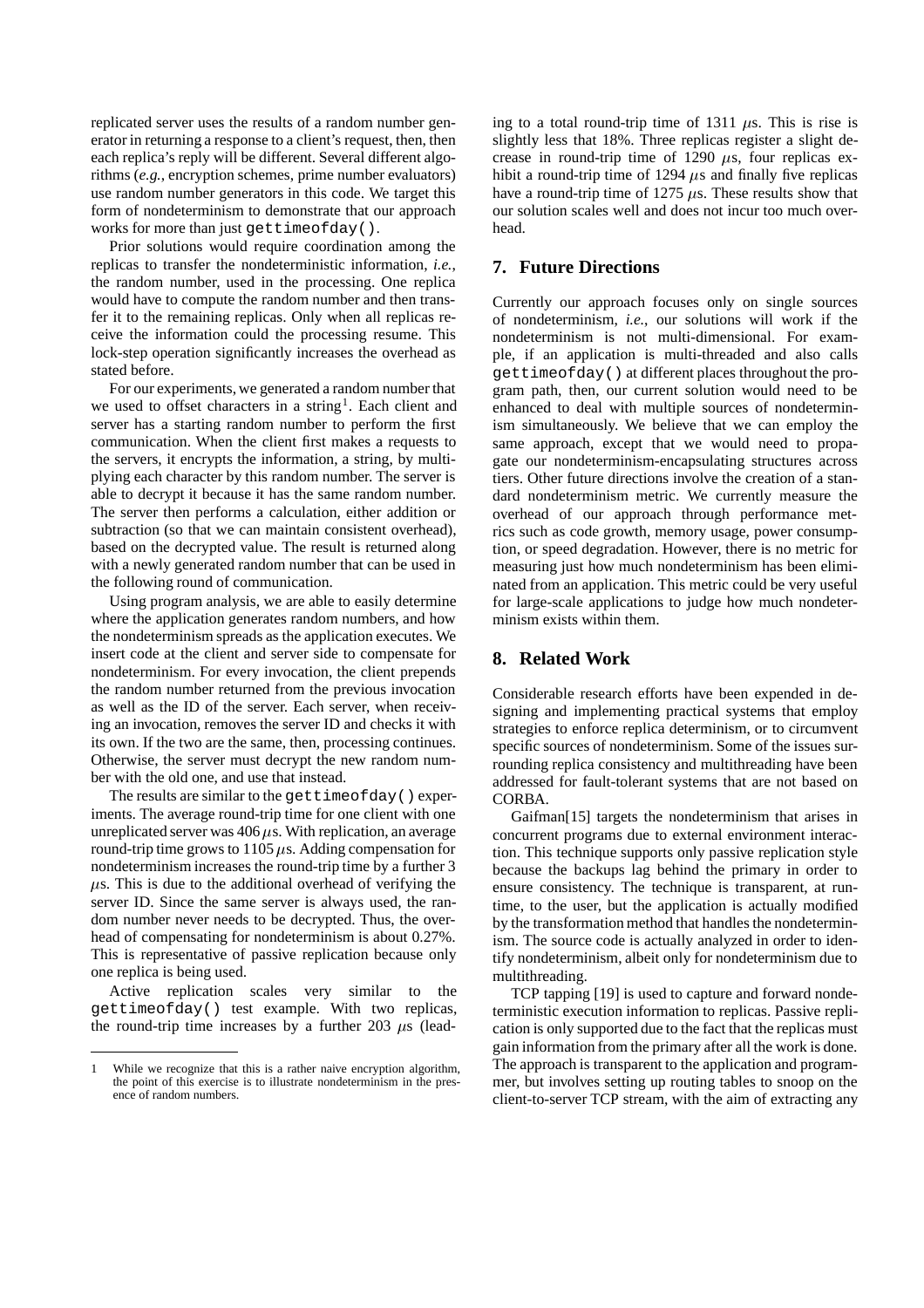nondeterminism output by the primary. Once the backup receives information about the primary's nondeterminism, it can choose either to overwrite its state with that of the primary's or await a checkpoint update from the primary.

The Multithreaded Deterministic Scheduling Algorithm [16] aims to handle nondeterministic multithreading by providing for two levels of queues, internal and external, that together enforce consistency. The external queue contains a sequence of ordered messages received via multicast, while each internal queue is targeted at thread dispatching, with an internal queue for each process that spawns threads. The approach is transparent and offers a unique way of solving the nondeterminism that stems from multithreading.

Frolund and Guerraoui propose a theory of replication, X-Ability [14], based predominantly on the execution history resulting from the previous invocation histories. The approach is not necessarily transparent to the programmer because the proposed correctness criterion must be followed to ensure consistency. The advantage of this approach is that it is independent of the replication style being used.

In [25], two approaches for maintaining replica consistency are presented. The first approach is primarily based on Ada 95, while the second approach deals with a piecewise deterministic computational model. The key observation is that it is feasible to handle nondeterminism by having a primary replica that actually executes all nondeterministic events, with the results being propagated to the backups. Furthermore, this propagation does not need to occur at every nondeterministic event, but can be logged and sent to the backups at an observable, deterministic event.

The Delta-4 project employs passive [11] or semi-active replication [4] to overcome the problems associated with nondeterministic replicas. However, as we point out in Section 2.1, no replication style fully solves the problems associated with the replication of multi-tiered nondeterministic applications.

For systems that must meet real-time requirements in addition to exhibiting fault-tolerance, the replicated data must be both consistent and timely. The fault-tolerant realtime MARS system [20, 21] requires deterministic behavior in highly responsive automotive applications which exhibit nondeterminism due to time-triggered event activation and preemptive scheduling. Replica determinism is enforced using a combination of timed messages and a communication protocol for agreement on external events.

In [24], a technique is employed to track and record the nondeterminism due to asynchronous events and multithreading. While the nondeterminism is not eliminated, the nondeterministic executions are recorded so that they can be replayed to restore replica consistency in the event of rollback.

In the SCEPTRE 2 real-time system [7], nondeterministic behavior of the replicas also arises from preemptive scheduling. The developers of SCEPTRE 2 acknowledge the limitations of both active and passive replication of nondeterministic "capsules" for the purposes of ensuring

replica consistency. Semi-active replication is used, with deterministic behavior enforced through the transmission of messages from a coordination entity to the multiple backup replicas for every nondeterministic decision taken by a designated primary replica. The messages force the backup replicas to override their own decisions.

The Transparent Fault Tolerance (TFT) system [8] enforces deterministic computation on replicas at the level of the operating system interface. TFT handles nondeterministic system calls by interposing a soft- ware layer between the application and the operating system. The object code of the application binaries is edited to insert code that redirects all nondeterministic system calls to a layer that returns identical results at all replicas of an object. Bressoud and Schneider's approach, Hypervisor-Based Fault-Tolerance [9], creates a virtual simulator in order to ensure that all nondeterministic data is consistent across all replicas. This is accomplished by using a simulator to run all environmental instructions, and then forcing all of the replicas to obtain the same result. This approach assumes that the virtual layer does not itself introduce any nondeterminism. Additionally, all of the replicas are simultaneously operational and required to maintain the same state.

A more recent effort [6] to address nondeterministic multithreading comprises a preemptive deterministic scheduler for an actively replicated multithreaded server. A shared state is assumed between all threads of the same replica. The approach uses mutexes between threads and the execution is split into several rounds. Because the mutexes are known at each round, the authors state that a deterministic schedule can be created. This is a unique approach with the added benefit of not requiring any communication between replicas.

Most of the previous work aims to be transparent so that the programmer and end-user are never aware of how the nondeterminism is handled. While transparency has its benefits, insights that can be gained from the application itself are not fully utilized to provide a more effective strategy.

# **9. Conclusion**

Through program analysis, we identify the sources of nondeterminism, determine how they propagate through an application, and calculate the effects that they have on state. Armed with this information, we then create correction code that is inserted into the application source code. Our runtime support infrastructure uses this code, along with storing and transferring nondeterministic information, in order to maintain consistency across server replicas. Our approach is deliberately not transparent to the programmer, to the user, or to the application code. As a result, we are able to fine-tune which and how nondeterminism is compensated for, and offer trade-offs to the user and programmer. Our approach does not impose significant code growth or run-time overhead regardless of the number of replicas or replications styles.